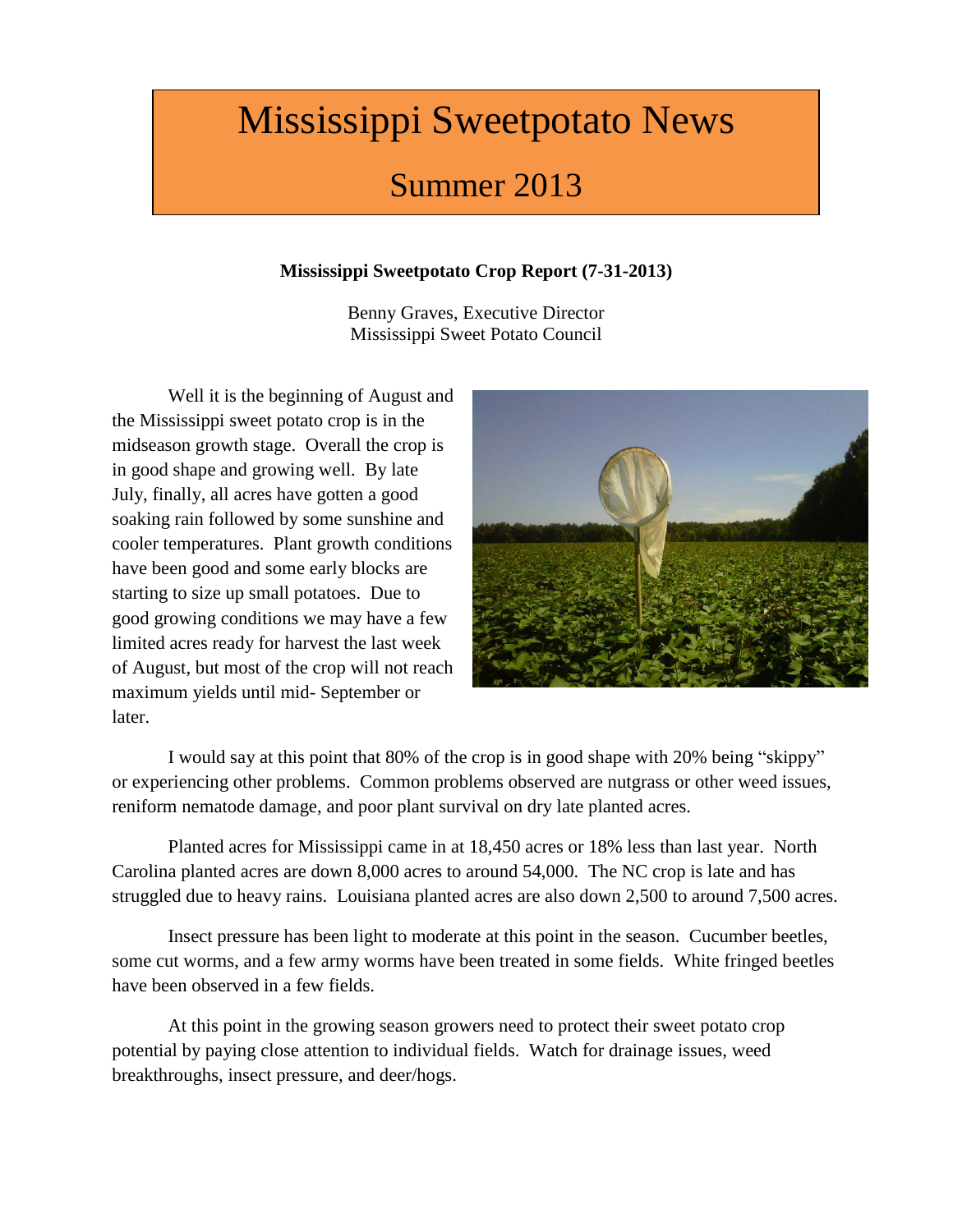#### **Pest Management Considerations**

Stephen L. Meyers Regional Sweet Potato Extension Specialist Mississippi State University- Extension Service

Somewhere between the mad dash of planting and the anticipation of the fall harvest, you may find enough time to take a deep breath or two. If you can, now is a good time to reflect on the season thus far and to take notes on how to improve your pest management moving forward.

**Weed escapes:** Weed escapes are common in most crops. They become exceptionally difficult in sweetpotato production because of the lack of registered herbicides for postemergence broadleaf weed control. There are a number of reasons weeds can make it through herbicide applications.

- The preemergence herbicides (namely Valor, Command, and Dual Magnum) used in sweetpotato require rainfall or irrigation for activation. If weeds emerge before rainfall moves the herbicide into the soil, control is reduced.
- Excessive rainfall can also result in breaks in weed control by promoting successive weed germination events and moving herbicide either deeper into the soil or off the shoulders of the bed.



- Assuming rainfall activates your soil-applied herbicide(s), control can be compromised by premature cultivation. Cultivating fields with limited to no weed pressure early in the growing season exposes seeds deeper in the soil to ideal germination conditions nearer the soil surface. If herbicide activity has been good, wait to cultivate. Data from the past 20 years of weed control research in sweetpotato indicate that a cultivation event between 3 and 4 weeks after planting is ideal **if** early residual herbicide applications have been successful in holding weeds back. This delayed cultivation could be followed with a broadcast layby application of Dual Magnum which (assuming an activating rainfall occurs) can help fields remain clean until vine closure.
- The final common reason for weed escapes simply comes down to mode of action. Most herbicides are selective in which weeds they control or suppress. Knowing which weeds are present in a field and selecting the right herbicide are important. This year many production fields had coffeeweed (hemp sesbania) and copperleaf standing tall above the sweetpotato canopy. While Command and Dual Magnum (or Lasso/Intrro) control numerous weed species, neither provides satisfactory control of these weeds. Currently, Valor is your best bet for controlling coffeeweed and suppressing copperleaf. Unfortunately, not every troublesome weed in sweetpotato has a registered and effective herbicide.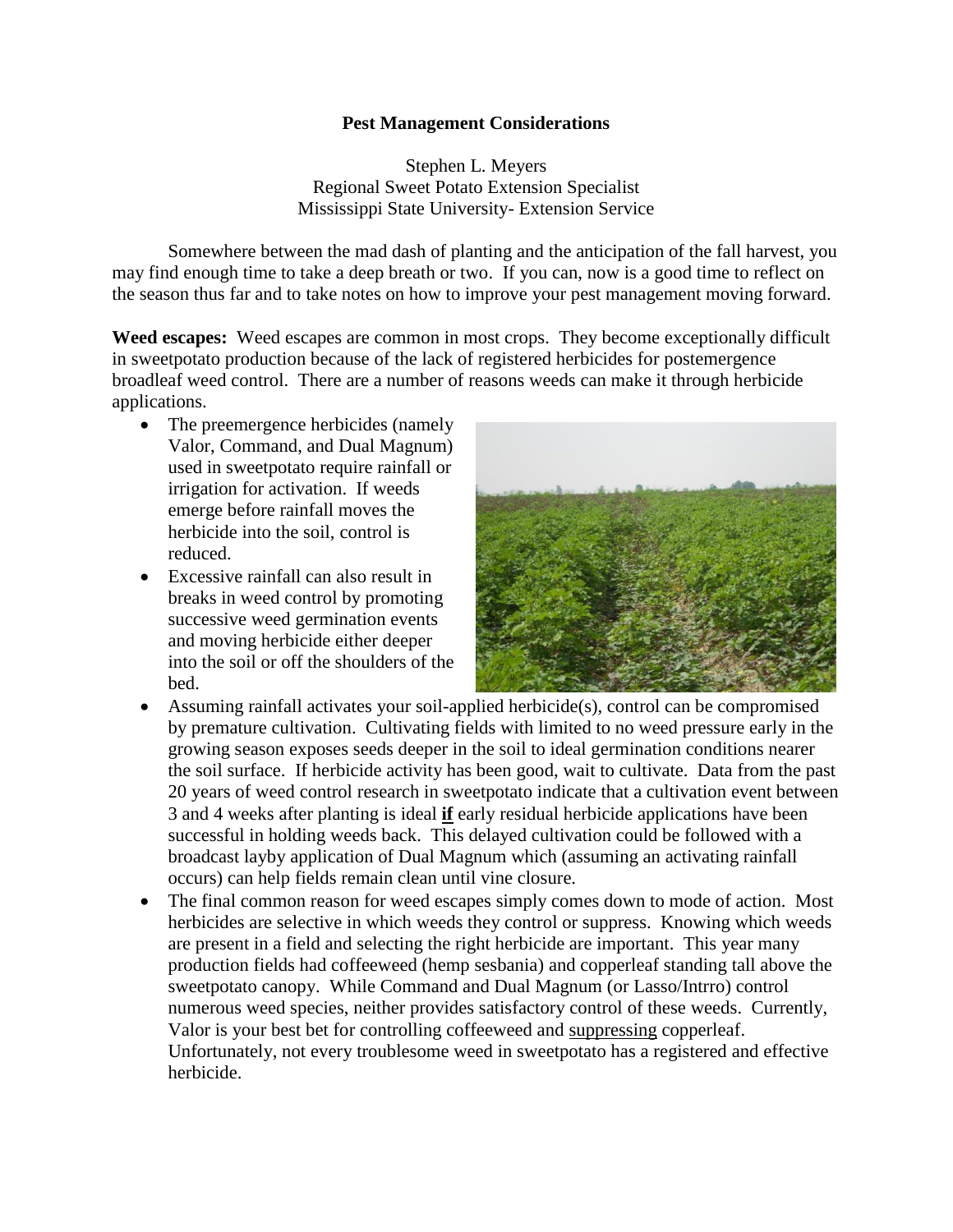**Nematodes:** Reniform nematodes have been documented in a number of MS sweetpotato fields this year. It would be easy to link increased nematode concerns this year with the inability to apply a preplant application of K-PAM because of the wet spring. However, fumigation should be thought of as a short term solution to a long term problem. One of the best options to address increasing nematode pressure is crop rotation. Unfortunately, nematodes enjoy a field of cotton and soybeans as much as they do sweetpotato. Those who can rotate nematode-pressured fields to corn, sorghum, or peanut should give it serious consideration. Doing so would not only help reduce nematode populations, but may help to put a dent in nutsedge populations, as corn is a much better competitor with nutsedge than sweetpotato. For more information on nematodes, nematode sampling, and nematode soil sample forms, visit msucares.com/lab/.

#### **Tips for a Safe Harvest Season**

John Hubbard, Senior Safety Specialist Mississippi Farm Bureau Federation

With the much-awaited sweet potato harvest nearing, the inherent risk of injury to farm workers and damage to equipment should be on the minds of producers. These risks can be addressed by following some simple steps:

- Equipment maintenance be sure shields and guards are in place.
- Address any slip, trip, or fall hazards.
- Be aware of your surroundings and know where everybody is when moving equipment.
- Never leave running tractors unattended.
- Do not wear loose-hanging clothes around moving equipment.
- Use proper lifting techniques to prevent injuries.

Mississippi Farm Bureau Federation offers a variety of safety programs. If you are interested in booking a program for your farm workers with a Mississippi Farm Bureau Safety Specialist, please call 601-977-4242 or 1-800-227-8244, ext. 4242.

#### **Sweetpotato Field Day- Pontotoc Ridge-Flatwoods Branch Experiment Station**

The 2013 Sweetpotato Field Day is scheduled for Thursday August  $22<sup>nd</sup>$  at the Pontotoc Ridge-Flatwoods Branch Experiment Station in Pontotoc, MS. Please see the field day program attached to this newsletter for more information. Please, make time to attend this important field day. For more information on the Field Day, contact Stephen Meyers via email [\(smeyers@ext.msstate.edu\)](mailto:smeyers@ext.msstate.edu), office phone (662-489-4621), or cell phone (765-412-2908).

Want to see this newsletter in color? Send an email to [smeyers@ext.msstate.edu](mailto:smeyers@ext.msstate.edu) or visit [msucares.com/crops/sweetpotato/index.html](http://msucares.com/crops/sweetpotato/index.html)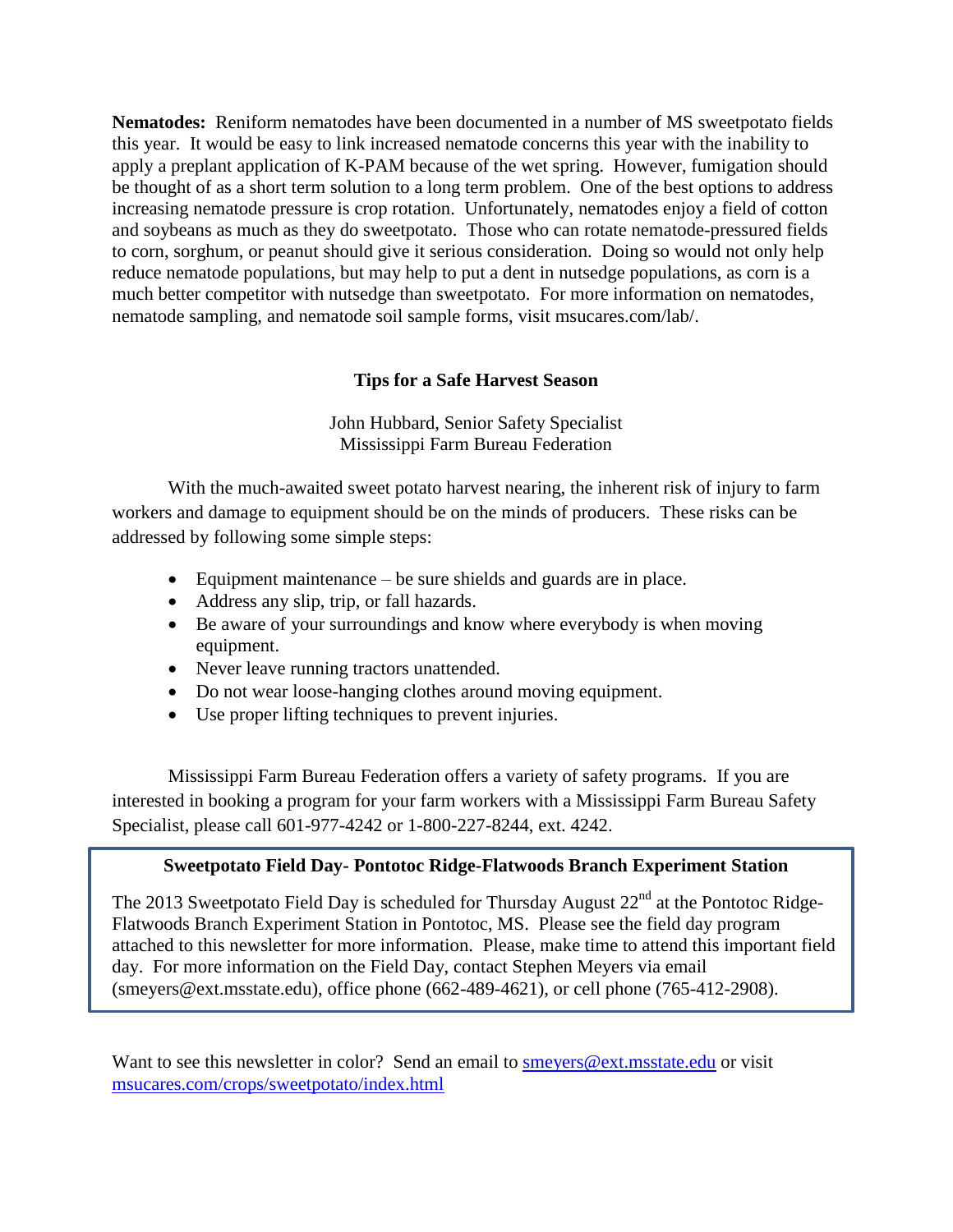| WHAT:         | <b>Sweetpotato Field Day</b>                               |
|---------------|------------------------------------------------------------|
| <b>WHERE:</b> | <b>Pontotoc Ridge-Flatwoods Branch Experiment Station</b>  |
|               | 8320 Hwy 15 S., Pontotoc, MS                               |
| WHEN:         | Thursday August 22 <sup>nd</sup> - 7:30 A.M. through lunch |

#### **FIELD DAY SCHEDULE**

| 7:30-8:30            | Registration                                                                                                          |
|----------------------|-----------------------------------------------------------------------------------------------------------------------|
| 8:30-8:45            | Welcome and opening remarks.                                                                                          |
| Stop 1<br>9:00-10:00 | <b>Production Information/Research</b>                                                                                |
|                      | Double Planting Row and Drip Irrigation<br>-Ramon A. Arancibia, Research Assist. Professor, NMREC-MAFES               |
|                      | National Sweetpotato Collaborator Group Variety Trial<br>-Ramon A. Arancibia, Research Assist. Professor, NMREC-MAFES |

Evaluating Technologies to Reduce Slip Sunburn at Planting -Jeff Main, NMREC-MAFES

Evaluating Biofungicides for Tip/End Rot Suppression -Jeff Main, NMREC-MAFES

Sweetpotato Undercutter Demonstration -Jason Ward, MSU Ag. & Bio. Engineering

#### **Stop 2 Pest Management**

10:00 -11:00

Evaluation of Sonar for Weed Control in Beauregard and Orleans Sweetpotato. -Stephen Meyers, Sweetpotato Extension Specialist, MSU-ES

Know Your Sedges -Mark Shankle, Research Professor, MSU-PSS/MAFES

Sugarcane Beetle Control -Larry Adams, Entomologist, USDA-ARS

Dual Magnum and Storage Root Initiation -Issah Abukari, Ph.D. Graduate Student, MSU-PSS

Briggs Boom Demonstration -Billy Black, High Tech Equipment Sales